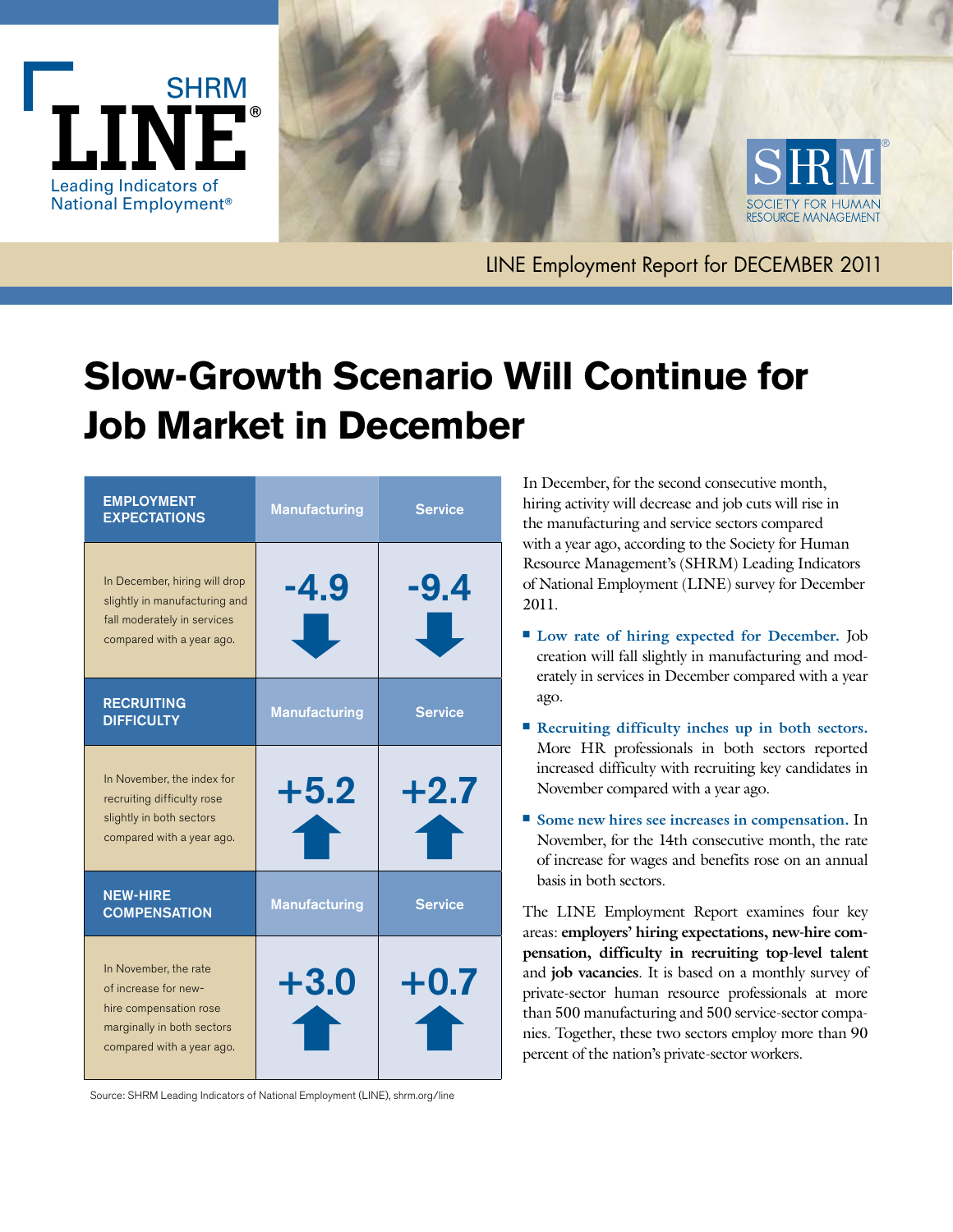# **EMPLOYMENT EXPECTATIONS**

## **Job opportunities expected to decline in December compared with a year ago**

The LINE employment expectations index provides an early indication of the U.S. Bureau of Labor Statistics (BLS) Employment Situation Report findings. BLS numbers covering the same time period are released approximately one month after the LINE report.

The manufacturing hiring index will fall in December on a year-over-year basis by a net of 4.9 points (a net of 29.1 percent of companies will hire in December, compared with a net of 34.0 percent that added jobs a year ago). Service-sector hiring will decrease in December by a net of 9.4 points (a net of 21.8 percent will add jobs, compared with a net of 31.2 percent that added jobs a year ago).

The LINE results for December 2011 reflect an ongoing trend of subpar growth in job creation, in accord with recent federal data. For the 12-month period ending in October 2011, payroll employment increased by an average of 125,000 jobs per month, according to the BLS. Many economists say twice that number is needed each month to steadily bring down the unemployment rate.

| Table 1   Employment Expectations |                         |                                    |                                    |                                 |
|-----------------------------------|-------------------------|------------------------------------|------------------------------------|---------------------------------|
|                                   | <b>Month/Year</b>       | $\frac{0}{0}$<br><b>Increasing</b> | $\frac{0}{0}$<br><b>Decreasing</b> | <b>Net</b><br><b>Increasing</b> |
| <b>Manufacturing</b>              | Dec 2008                | 20.1                               | 31.0                               | $-10.9$                         |
|                                   | Dec 2009                | 28.2                               | 17.5                               | 10.7                            |
|                                   | Dec 2010                | 43.7                               | 9.7                                | 34.0                            |
|                                   | Dec 2011                | 39.1                               | 10.0                               | 29.1                            |
|                                   | <b>Annual</b><br>change | $-4.6$                             | $-0.3$                             | $-4.9$                          |
| <b>Service</b><br><b>Sector</b>   | Dec 2008                | 20.4                               | 29.5                               | $-9.1$                          |
|                                   | Dec 2009                | 28.0                               | 9.2                                | 18.8                            |
|                                   | Dec 2010                | 36.2                               | 5.0                                | 31.2                            |
|                                   | Dec 2011                | 33.1                               | 11.3                               | 21.8                            |
|                                   | <b>Annual</b><br>change | $-3.1$                             | $-6.3$                             | $-9.4$                          |

# **RECRUITING DIFFICULTY**

#### **In November, more HR professionals have difficulty landing candidates for key positions**

LINE's recruiting difficulty index measures how difficult it is for firms to recruit candidates to fill the positions of greatest strategic importance.

A net of 13.5 percent of manufacturing respondents had more difficulty with recruiting in November. This is a slight net increase of 5.2 points from November 2010 and the highest net of recruiting difficulty in four years in November. A net of 0.3 percent of service-sector HR professionals had more difficulty recruiting in November, an increase of 2.7 points from a year ago and also the highest net for November in four years. The recruiting difficulty data suggest that the labor market is suffering partially from structural issues, along with decreased demand.

A November 2011 SHRM survey found that 52 percent of HR professionals are having trouble finding properly skilled workers for job openings at their companies. With the exception of March 2011, LINE's recruiting difficulty index has risen on an annual basis in both sectors every month since December 2009.

| Table 2   Recruiting Difficulty |                         |                                    |                                    |                                 |
|---------------------------------|-------------------------|------------------------------------|------------------------------------|---------------------------------|
|                                 | <b>Month/Year</b>       | $\frac{0}{0}$<br><b>Increasing</b> | $\frac{0}{0}$<br><b>Decreasing</b> | <b>Net</b><br><b>Increasing</b> |
| <b>Manufacturing</b>            | Nov 2008                | 10.2                               | 16.6                               | $-6.4$                          |
|                                 | Nov 2009                | 4.9                                | 12.7                               | $-7.8$                          |
|                                 | Nov 2010                | 12.1                               | 3.8                                | 8.3                             |
|                                 | <b>Nov 2011</b>         | 16.9                               | 3.4                                | 13.5                            |
|                                 | <b>Annual</b><br>change | 4.8                                | 0.4                                | 5.2                             |
| <b>Service</b><br><b>Sector</b> | Nov 2008                | 9.7                                | 23.1                               | $-13.4$                         |
|                                 | Nov 2009                | 8.9                                | 11.6                               | $-2.7$                          |
|                                 | Nov 2010                | 8.3                                | 10.7                               | $-2.4$                          |
|                                 | <b>Nov 2011</b>         | 9.2                                | 8.9                                | 0.3                             |
|                                 | <b>Annual</b><br>change | 0.9                                | 1.8                                | 2.7                             |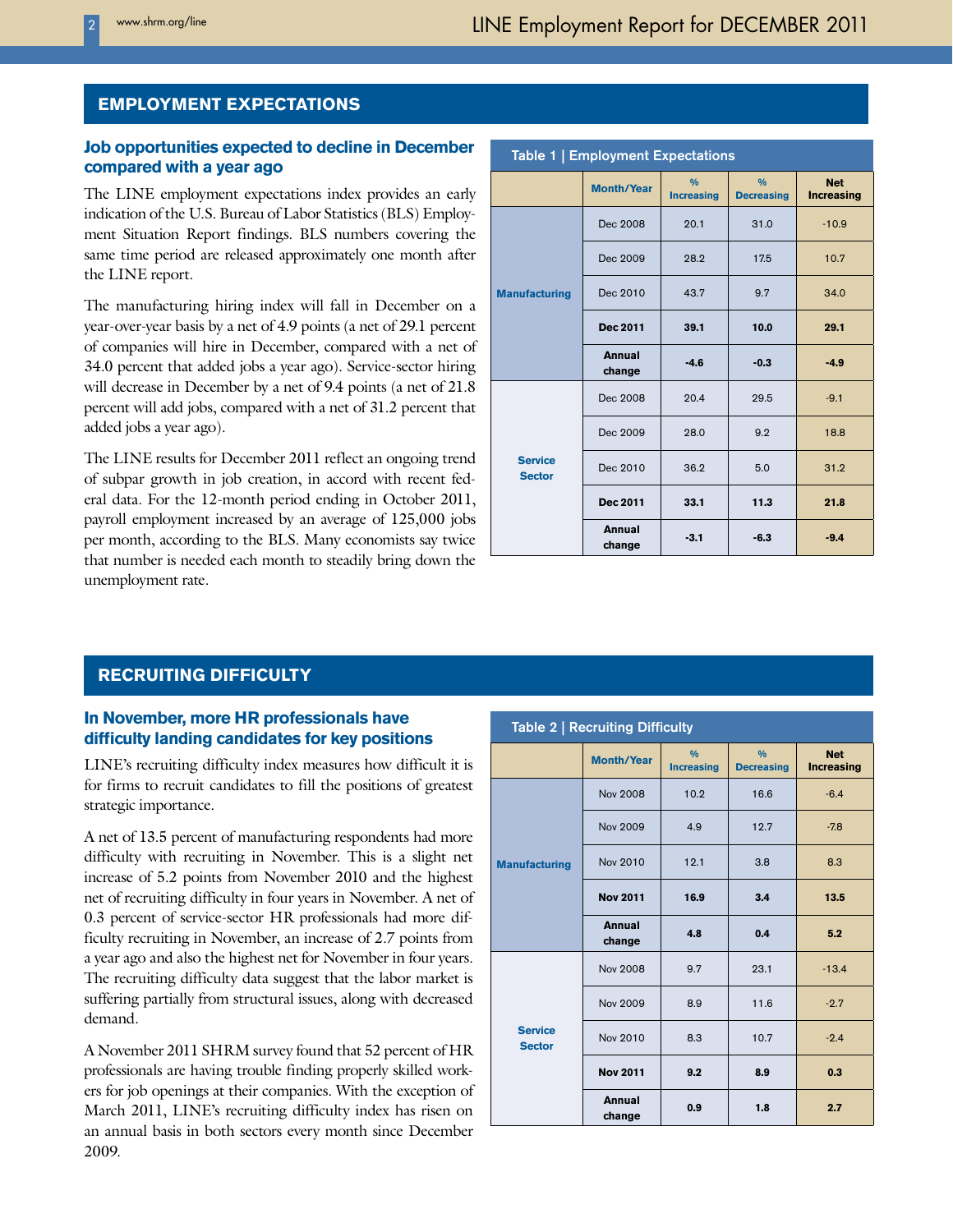# **NEW-HIRE COMPENSATION**

# **In November, for the 14th consecutive month, rate of increase for new employees' wages and benefits rises**

During the recession, a high rate of unemployment and a large pool of job seekers in the market gave many companies the option of holding down the wages and benefits they offered new hires in an ongoing effort to control costs. New-hire compensation is now beginning to rise—though only slightly. LINE provides the only published index of new-hire compensation.

In the manufacturing sector, a net total of 6.0 percent of respondents reported increasing new-hire compensation in November (6.2 percent increased, 0.2 percent decreased). That is an increase of 3.0 points from November 2010. In the service sector, a net total of 9.9 percent of companies increased newhire compensation in November (10.4 percent increased, 0.5 percent decreased). That represents a 0.7-point increase from a year ago. With the exception of September 2010, the rate of new-hire compensation has risen on an annual basis—albeit in small increments—in both sectors for every month since February 2010.

Overall, most organizations are still keeping compensation rates flat. This is consistent with recent BLS findings on real average hourly earnings, which fell 1.6 percent in October 2011 compared with a year ago.

# **VACANT POSITIONS IN EXEMPT EMPLOYMENT**

### **Salaried job openings fall in manufacturing, rise slightly in services in November compared with a year ago**

Vacancies are defined as open positions that employers are actively trying to fill. LINE data cover exempt vacancies, or primarily salaried positions, and nonexempt vacancies, which are mostly hourly employees. Changes in the number of job vacancies can be one of the earliest indicators of a shift in the balance between labor supply and demand.

In the manufacturing sector, a net total of 7.4 percent of respondents reported increases in exempt vacancies in November (19.0 percent reported increases, 11.6 percent reported decreases). This represents a 10.3-point decline from November 2010. In the service sector, a net total of 1.0 percent of respondents reported decreases in exempt vacancies in November (10.2 percent reported increases, 11.2 percent reported decreases). That is a 3.1-point increase from November 2010.

Typically, exempt employment declines by a smaller percentage than nonexempt employment during economic downturns and increases by a smaller percentage during economic expansions.

| Table 3   New-Hire Compensation |                   |                                    |                                    |                                 |
|---------------------------------|-------------------|------------------------------------|------------------------------------|---------------------------------|
|                                 | <b>Month/Year</b> | $\frac{0}{0}$<br><b>Increasing</b> | $\frac{0}{0}$<br><b>Decreasing</b> | <b>Net</b><br><b>Increasing</b> |
| <b>Manufacturing</b>            | <b>Nov 2008</b>   | 3.8                                | 1.5                                | 2.3                             |
|                                 | <b>Nov 2009</b>   | 2.3                                | 1.2                                | 1.1                             |
|                                 | <b>Nov 2010</b>   | 4.2                                | 1.2                                | 3.0                             |
|                                 | <b>Nov 2011</b>   | 6.2                                | 0.2                                | 6.0                             |
|                                 | Annual<br>change  | 2.0                                | 1.0                                | 3.0                             |
| <b>Service</b><br><b>Sector</b> | <b>Nov 2008</b>   | 4.9                                | 1.7                                | 3.2                             |
|                                 | Nov 2009          | 2.8                                | 1.3                                | 1.5                             |
|                                 | Nov 2010          | 10.1                               | 0.9                                | 9.2                             |
|                                 | <b>Nov 2011</b>   | 10.4                               | 0.5                                | 9.9                             |
|                                 | Annual<br>change  | 0.3                                | 0.4                                | 0.7                             |

| Table 4   Exempt Job Vacancies  |                         |                                    |                                    |                                 |
|---------------------------------|-------------------------|------------------------------------|------------------------------------|---------------------------------|
|                                 | <b>Month/Year</b>       | $\frac{0}{0}$<br><b>Increasing</b> | $\frac{0}{0}$<br><b>Decreasing</b> | <b>Net</b><br><b>Increasing</b> |
| <b>Manufacturing</b>            | Nov 2008                | 9.5                                | 21.1                               | $-11.6$                         |
|                                 | Nov 2009                | 16.1                               | 13.6                               | 2.5                             |
|                                 | Nov 2010                | 25.7                               | 8.0                                | 17.7                            |
|                                 | <b>Nov 2011</b>         | 19.0                               | 11.6                               | 7.4                             |
|                                 | <b>Annual</b><br>change | $-6.7$                             | $-3.6$                             | $-10.3$                         |
| <b>Service</b><br><b>Sector</b> | Nov 2008                | 12.6                               | 13.5                               | $-0.9$                          |
|                                 | Nov 2009                | 11.8                               | 10.8                               | 1.0                             |
|                                 | Nov 2010                | 13.6                               | 17.7                               | $-4.1$                          |
|                                 | <b>Nov 2011</b>         | 10.2                               | 11.2                               | $-1.0$                          |
|                                 | <b>Annual</b><br>change | $-3.4$                             | 6.6                                | 3.1                             |